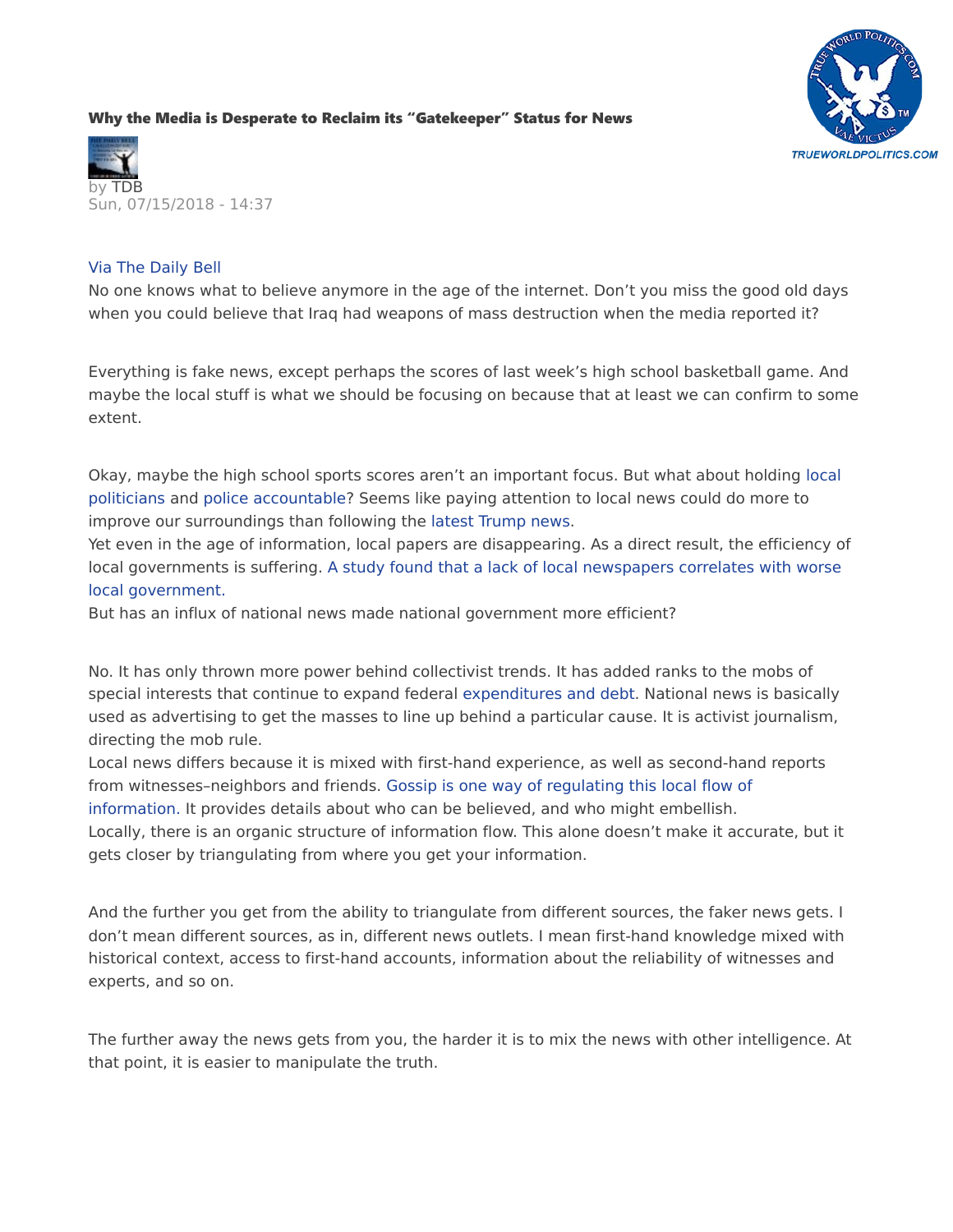But even if a piece of news about a far-off event is not attempting to misconstrue the truth, it could do so inadvertently. Without the full context of what is happening, events across the world can give the wrong impression.

Were chemical weapons used in Syria? If so, who used them? [And who exactly is fighting who?](http://www.thedailybell.com/all-articles/news-analysis/world-war-iii-the-false-narrative-that-fuels-conflict-in-syria-and-beyond/) The conflict in Syria is the perfect example of fake news. You have a complicated event with many different sides and no clear good guys. There are few first-hand accounts from people we know personally. There are some entities who wish to purposely distort the truth and others which want to hide the full extent of their actions.

All I can do to find out is trust various news sources. And that is what I mean when I say everything is fake news. Just picking which events to report on truthfully can end up presenting a basically fake story.

## The Same Old Story

Years ago it was easy to control the spread of information. There were only a handful of television networks and newspapers. All news passed through the channels of official gatekeepers before making its way to the consumer.

But already the government was creating and disseminating fake news through programs like Project Mockingbird. The [CIA had thousands of journalists on its payrollt](https://amzn.to/2umAT0a)o disseminate false news and bury certain real reports.

So the government's problem is not fake news. Governments are concerned that they have lost their monopoly control of fake news. [They were the gatekeepers.](https://www.yahoo.com/news/fake-news-media-industry-strikes-back-032610136.html)

*Social media "has made things much worse," because it "offers an easy route for non-journalists to bypass journalism's gatekeepers, so that anyone can 'publish' anything, however biased, inaccurate or fabricated," says John Huxford, an Illinois State University journalism professor.*

"*Journalism's role as the 'gatekeeper' of what is and isn't news has always been controversial, of course. But we're now seeing just how bad things can get when that function breaks down."*

Are we seeing how bad things can get? It seems that there was always fake news, but at one time, everyone believed it. Now there is fake news, and no one trusts any news. That is a better situation to be in. It is the rejection of manipulation by the elites, the gatekeepers.

Distrust in unverifiable news is better than blind trust in government propaganda. Better to hold agnostic beliefs about certain national events, versus believing what the government feeds us.